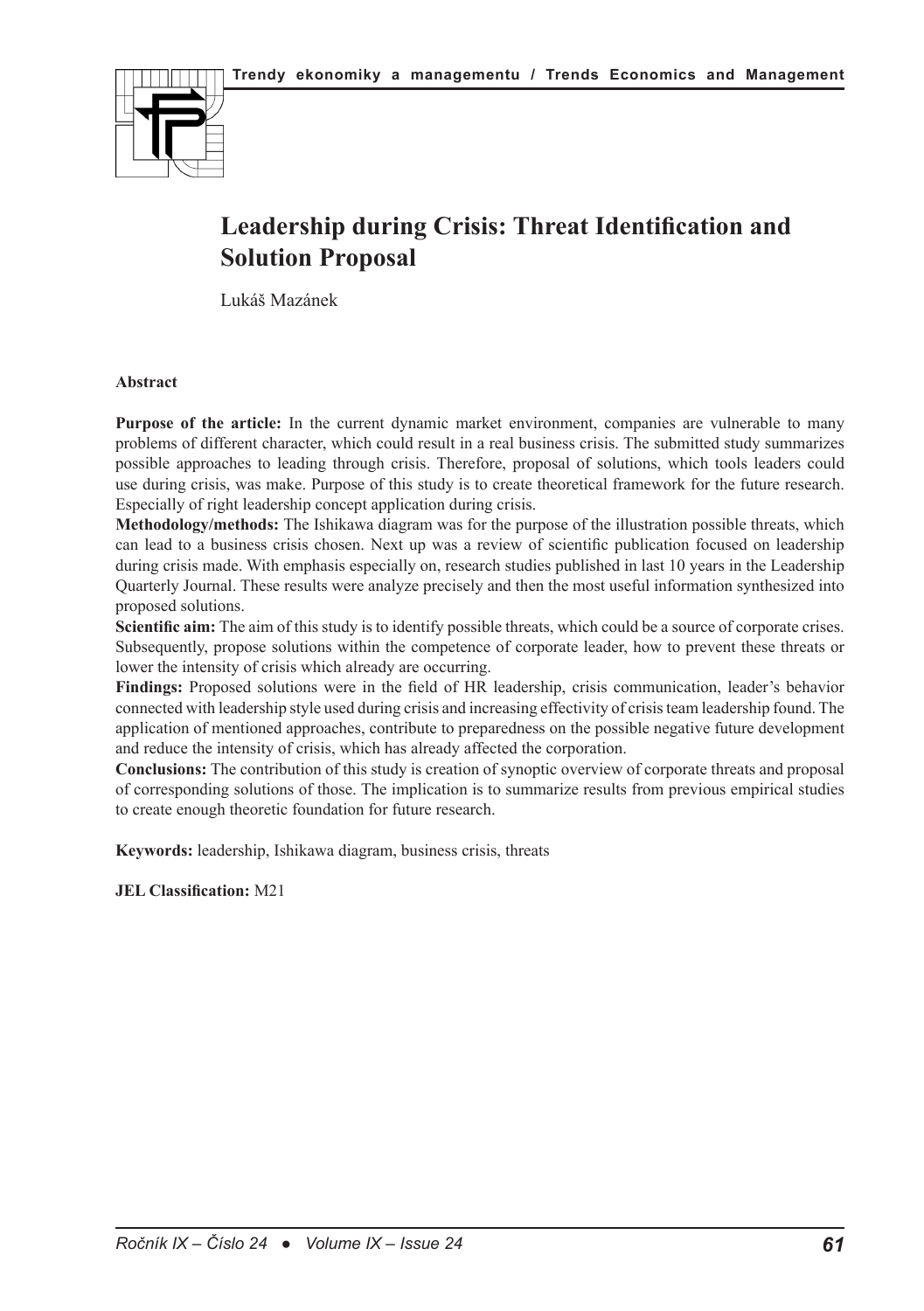# **Introduction**

Some authors argue that with the perceived proliferation of extreme negative events, and the concomitant increase in crisis reporting, crises can seem to be normal occurrences in organizational life (James, Wooten, 2010; Pearson, Clair, 1998). While the reality of this perception is debatable, the need for managers and leaders to be perceptive in crisis handling is undeniable. Not all the leaders will experience an event on par with the magnitude of a bankruptcy or a natural disaster, the need to build capabilities to respond to unusual threats (crises or otherwise) is growing in significance. An important first step is to differentiate true crises from business problems, so that managers can act accordingly in both types of situations. An adverse consequence of failing to differentiate between business problems and true crises is that leaders might falsely create a culture of crisis in their organizations. Constant reactivity and unsustainable levels of employee fear and anxiety can characterize such a culture (James *et al.*, 2011).

Therefore, leadership plays an important role during crisis events *e.g.* by maintaining a positive organizational culture. Cameron (2008) have identified this approach as positive leadership. On the surface, positive leadership during crisis may seem to be an oxymoron. Crises, after all, are negative events, and elicit negative emotions and corresponding behaviours (Brockner, James, 2008). In a crisis, leaders serve as a repository for people's fears. Leaders can also act as a mirror reflecting a group's anger, grief, resolve or joy on a much larger stage than is available to most. Leaders say in effect ''I hear you'' (Useem, 2001). However, it is difficult to feel or react positively to threatening events or when experiencing an inordinate amount of stress). Yet, the possibility to do so indeed exists, and scholars across multiple disciplines, particularly psychology and management, are introducing conceptual and theoretical ideas as well as empirical investigations that can advance crisis management research and practice (James *et al.*, 2011). According to James and Woten (2010), enterprises have always been and will be vulnerable, to the some form of crisis. They define crisis as a rare, significant, and public situation, which create highly undesirable consequences for the enterprise and its stakeholders and requires from the business leaders immediate corrective action. By this definition, crisis comprise three key elements, ambiguity, high stakes and perception of urgency. These points differentiate business crisis from other problems and challenges, which organizations and its leaders must face. Moreover, are crisis unique by, as infrequently occurs, range in which affect stakeholders and probability with have an impact on public relation (James, Wooten, 2010).

## **1. Theoretical framework**

Before we discuss the role of leadership concept during the corporate crisis, it is suitable to mention the theoretical background. In connection to this, several theories have described the leader's behaviour. Authoritative leadership style typically involves one-way communication from the leader to the follower, attention is on work processes, progress and achievement of objectives focused (Tseng, Duan, 2010). Paternalistic leadership style, also called democratic could be according to McLaughlin (1993) summed up by saying, "Work hard and company will take care of you." Participative leadership is the approach, where the attention is not primary focused only on the goal, but also on the followers. Transactional leadership helps motivate subordinates to the desired performance by assigning responsibility for the tasks, identifying the objectives, providing confidence in the fulfilment of the required tasks (McLaughlin, 1993).

Then, some of new modern approaches like for instance transformational leadership been introduce. This type of leading have helps to manage all kinds of organizational changes. To be successful, leader have to develop good plan of change, but also overcome resistance, or distraction of the consequences of proposed changes. There is a certain similarity with crisis management, but transformational leadership takes place in a significantly longer period of time (Wart, Kapucu, 2011). The basic characteristic of a transformational leader is to trust the potential of co-workers. Significant manifestation is that collaborators want to fulfil the expectations of those who lead them, they want to be as good as the one who leads, they want to do more than what is expected, they are committed to their organization and believe in it (Pieterse *et al.*, 2010). As another contemporary concept Brown and Trewino (2006) mentioned ethical leadership. They describe ethical leadership as an approach based on mutual communication between leader and co-workers (Two – Way communication). Important is to support of colleagues and the ability to make good decisions. Specific leader traits identified through interviews are honesty, integrity and ethical behaviour. They also cite kindness and consistent individuality, as essential characteristics, which is doing fair and balanced decisions. Next up the approach called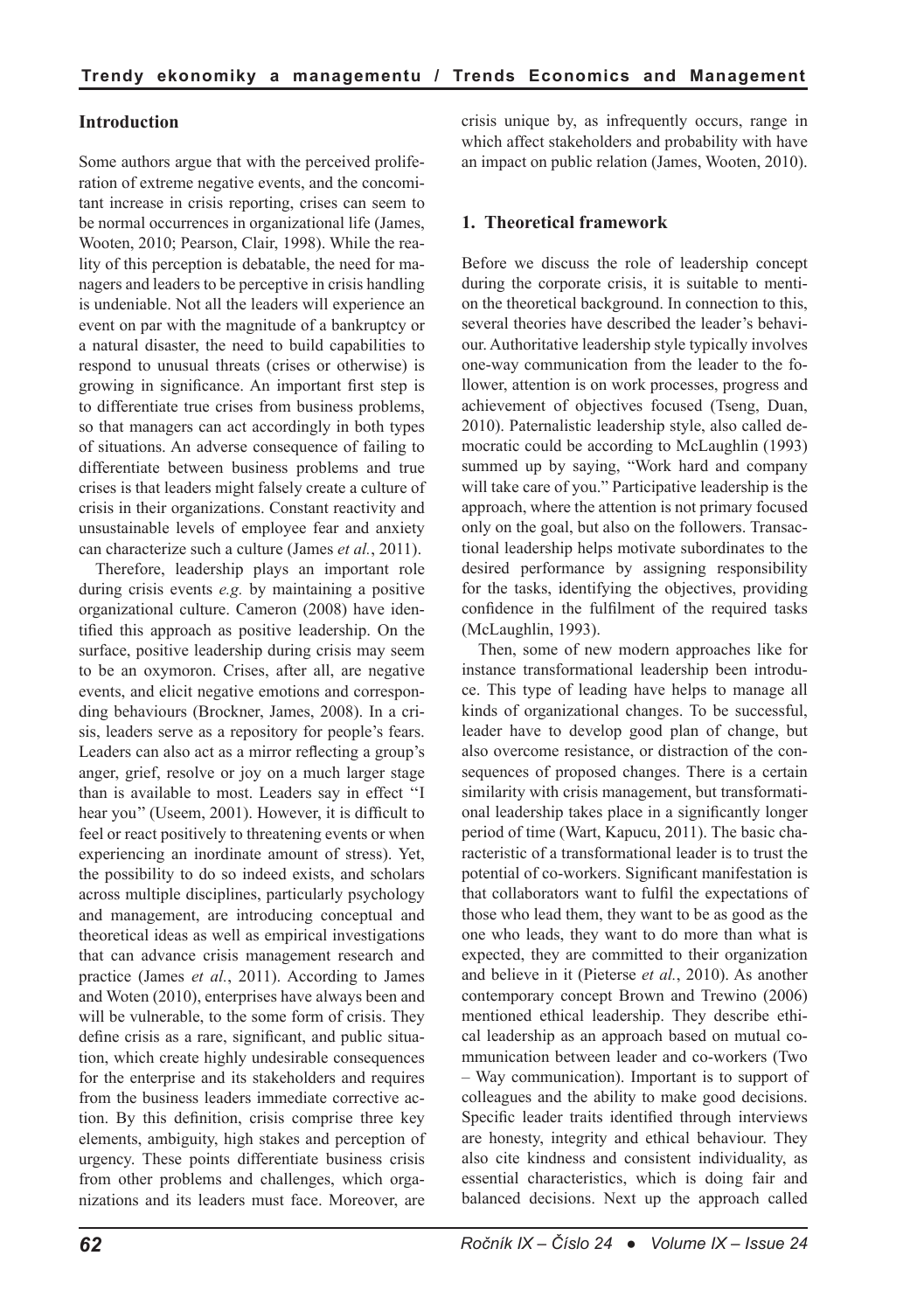authentic leadership. It is describing the leader as a personality who acquires authenticity (credibility), by using self-confidence, self-acceptance and trusted relationships and actions (Gardner *et al.*, 2005). The last mentioned concept in this study is spiritual leadership. This approach introduces values and behaviours that intrinsically motivate employees, who feel that they are part of a greater whole (Fry, 2003). Reave (2005) explains that it is necessary for the leader to embodied the spiritual values that include integrity. Leader is an example of a credible personality that develop these values in corporation. Consistency between behaviour and moral principles (integrity), is common both to the ethical and spiritual leadership.

# **2. Methodology**

Research in the crisis domain offers considerable methodological variance. Surveys, experiments, scenarios, simulations, participant observation, interviews, and other forms of data have informed a broad spectrum of crisis-related issues. Yet, no particular research methodology or topic is without flaws and challenges. Research in the field of managing crisis is especially vulnerable to methodological difficulty, given the sensitive nature and legal issues that surround business crises. When planning a field study, researchers face several concerns. Because crisis can't be due to the processes needed to arrange and carry out the studies planned or anticipated, data gathering, efforts of a typical field study may take more time than is feasible. Conducting a field study during a real-time crisis, researchers may face often- -insurmountable problems of attaining permission and access to people involved in the crisis. Thus, researchers attempting to study crisis often need to look to historical or archival sources for data. This approach will in this study to accomplish set goal be used. The aim of the study is to identify possible sources of business crisis, but also to find corresponding solutions within the competency of manager in the role of business leader. Therefore, the results of previous empirical studies will be the main source of information.

The Ishikawa diagram was for the purpose of the illustration possible threats, which can lead to a business crisis chosen. This approach allow seeing the potentially problematic factors with all its circumstances. Therefore clearly shows a comprehensive review of typical business threats. To identify these factors were the studies conducted by Dayton (2004) and Cozmei, Serban (2014), dealing with possibilities, which can lead to business crisis used. Found sources of crisis were by publication of Smejkal, Rais (2013) complemented and then clearly united on Figure 1 through Ishikawa diagram. Here we see that possible sources of business crisis could be in four main branches structured as organizational inefficiency, general sources of the crisis and internal and external sources of the crisis. These four branches contain particular factors, which when are underestimated could lead to business crisis. After identifying, possible sources of business crisis a proposal of some solutions how to prevent those was in the competency corporate leaders made. When solving how to prevent those, review of results was make from past empirical studies. Especially research studies published in last 10 years in the Leadership Quarterly journal was the valuable source of information. These results was precisely analysed and then the most useful information synthesised into proposed solutions. Unfortunately, not all analysed threats are leaders able to cure within their competencies, but for the major part of threats, crisis plans and procedures how to react could be prepared.

# **3. Results**

# **3.1 General and external sources of the crisis**

Manager's in the role of leaders are usually suitable to solve identified problems within their competency. Although, possible external sources of the crisis as natural disasters, alienation of intellectual property, inefficient licensing legislation or sudden changes in suppliers pricing policy could affect only partially. Bad management decisions, technical problems or human failure are for leaders also difficult to prevent, but they can at least lower the intensity of impact according to Smejkal, Rais (2013). To be prepared for this negative events and be able to solve the possible problems there could be recommend for leaders to use the advantages of good communication management. Dolphin and Ying (2000) investigated the role of communication management, and the result of their research was that it is a key area of strategic planning. They report the impact in relation with a good reputation for developing brand image and corporate identity. Corporate communication, define Goodman (2006) also as a function of the field of strategic management. Depending on the enterprise, it involves working with public opinion and media communication, emergency and crisis communication, effective internal communication and good social relationships between employees, good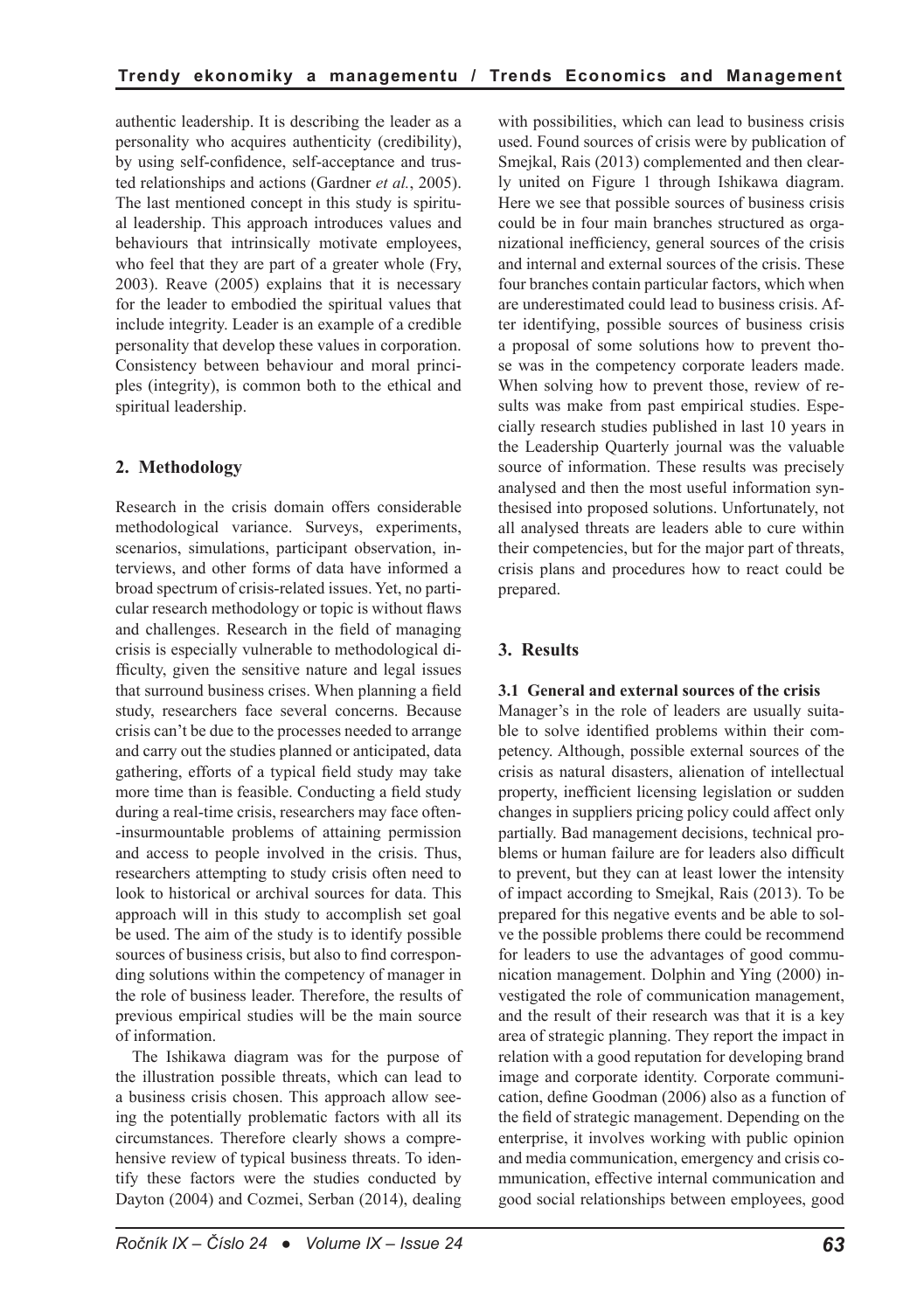

*Figure 1. Ishikawa diagram – Source of business crisis. Source: Own work in accordance to Dayton (2004), Cozmei, Serban (2014), Smejkal, Rais (2013).*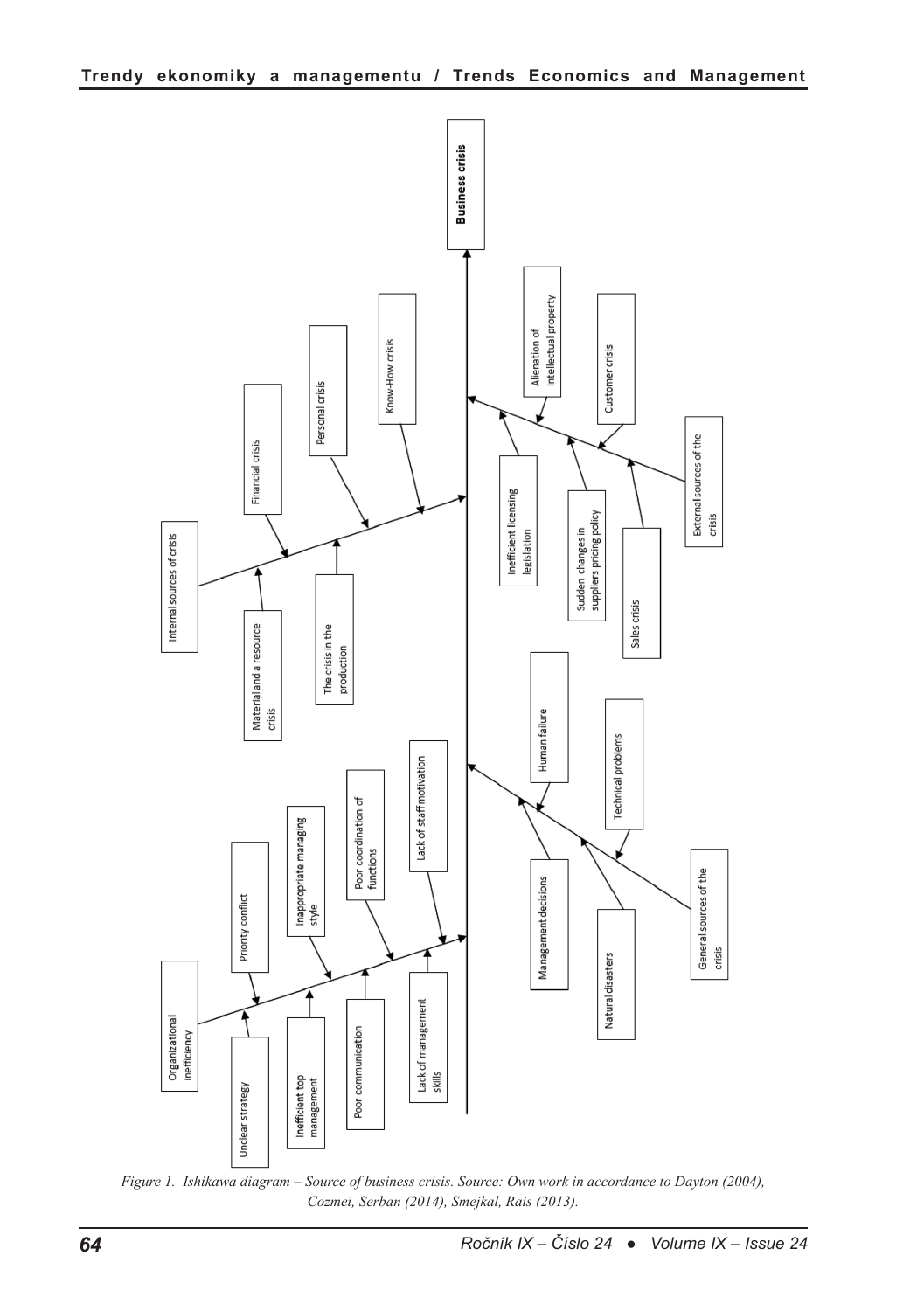| <b>Step</b>    | <b>Key step</b>                                       | <b>Description</b>                                                                                                                                                                                                                                                                                                                                                                               |
|----------------|-------------------------------------------------------|--------------------------------------------------------------------------------------------------------------------------------------------------------------------------------------------------------------------------------------------------------------------------------------------------------------------------------------------------------------------------------------------------|
| 1              | Identification of the<br>crisis communication<br>team | Ideally, the team will be by the organization CEO led, other team members should be the<br>heads of major organization divisions, to include personal, finance and operations.                                                                                                                                                                                                                   |
| 2              | Identify spokespersons                                | It is appropriate to train spokesperson previously in internal and external communication,<br>so that they are in a crisis, able to present critical situation in front of the staff and to the<br>public.                                                                                                                                                                                       |
| 3              | Spokesperson training                                 | During the training, the spokesperson learns how to be prepared to respond to questions<br>and to concept their answers to be acceptable for all stakeholders.                                                                                                                                                                                                                                   |
| $\overline{4}$ | Establish notification<br>systems                     | The means to reach our internal and external stakeholders using multiple modalities.                                                                                                                                                                                                                                                                                                             |
| $\varsigma$    | Identify a know your<br>stakeholders                  | Great emphasis is on the employee, as a representative of public opinion placed, which<br>must special attention had.                                                                                                                                                                                                                                                                            |
| 6              | Anticipate crisis                                     | Vulnerability audit should contain Evaluation of negative situations, which can be avoid.<br>Creating scenarios that may occur at worst.                                                                                                                                                                                                                                                         |
|                | Develop holding<br>statements                         | Allow you to create supportive statements in areas of expected vulnerability of the<br>company and have it ready support in case of a crisis and the need to inform about future<br>action.                                                                                                                                                                                                      |
| 8              | Assess the crisis<br>situation                        | In this step, it is appropriate to have prepared previous steps in the context of rapid<br>response to crisis. Otherwise, there is a delay in the response in relation with their<br>preparation. Possibility is to an external crisis specialist hire quickly, but not even hastily<br>formed emergency teams, do not achieve such efficiencies, as if the enterprise is to crisis<br>prepared. |
| 9              | Identify key messages                                 | The team already knows, categorically, what type of information its stakeholders are<br>looking for. Have no more than three main messages for all stakeholders and, as necessary,<br>some audience-specific messages for individual groups of stakeholders.                                                                                                                                     |
| 10             | Riding out the storm $-$<br>crisis situation          | Some of stakeholders are probably not going to react the way you want. Take an objective<br>look at the reaction in question. Is it your fault, or their unique interpretation? Decide if<br>another communication to those stakeholders is likely to change their impression for the<br>better. Decide if another communication to those stakeholders could make the situation<br>worse.        |

*Table 1. Ten steps of efficient crisis communication.*

*Source: Bernstein, 2004.*

investor relations and marketing communications services including image building and brand development of the enterprise. In the context of crisis management Bernstein (2004) compiled 10 steps of efficient crisis communication, while the first seven even before the crises occurs could be prepared.

#### **3.2 Internal sources of the crisis**

When discussing the role of the leader, when the corporation is threaten by internal sources of the crisis, the human resource management plays an important role. Reducing the number of employees is among the first and most common solution of crisis. It is simple solution, but it is also easy to make many mistakes. In a practice following strategies could be there applied.

First strategy is about keeping stable employment. Prerequisite is to maintain stable production and employment in the normal working time. According to Grznár, Szabo (2009) fluctuations in sales can be through stocks of finished products, using overtime work or part-time workers, subcontracting, or postponing orders compensated. The advantage of this strategy is a better work ethic and higher efficiency of work that comes from a good relationship with the company. Positive factors include lower staff turnover, attracting good employees and reducing the cost of training new employees. This policy is typical for companies that have resorted to layoffs only when are hit by a major crisis of sales.

Second strategy is about keeping stable level of producing. It applies when products selling are relatively stable *e.g.* food companies, refineries, energy companies *etc.* The advantage is the use of the full capacity of the production facilities. Reduced are the work overtime and staff training cost. Austerity measures in the personnel area can't be ruled out, but also during them continue business fight for talents and top experts. These employees are the core, therefore when crisis occurs the corporate can rely on them. Hence, it is very important to consider the right level of redundancy and skill level of positions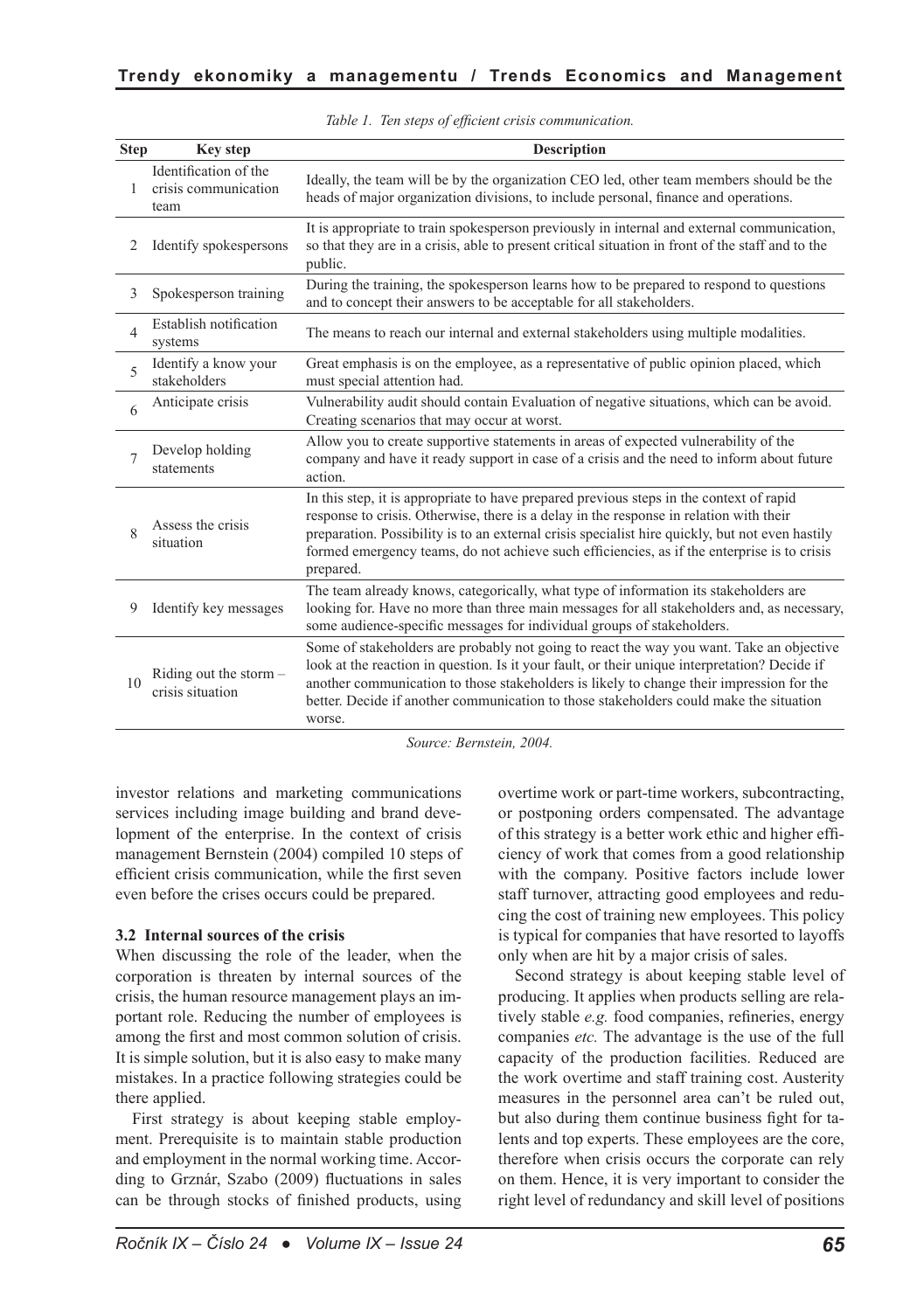hardly replaceable by key experts (Grznár, Szabo, 2009).

It is possible to mention some cases, how the Great Depression in 2008 affected large companies operating worldwide. AstraZeneca had to lay off more than 8,000 employees. The carmaker Bentley in response to reduced demand, applied in agreement with the employees seven-week shutdown in the United Kingdom (UK). Toyota also in the UK reduced working hours by 10%, but 200 workers lost a job (Marchington, Kinighou, 2012).

Another factor affecting the performance of a company-experiencing crisis is the staff perception. Particularly how employees who were not dismissed perceive their situation, Based on research in the crisis period, it have been found that reactions are quite varied (Brockner, James, 2008). Empirical research showing, that even layoff survivors react negatively, in the form of reduced organizational commitment, or job performance. For instance, Maertz *et al.* (2010) showed that recent survivors of layoffs have lower perceived organizational performance, lower job security, lower affective and calculative attachments to the organization and higher turnover intension, than those in companies, which were not downsizing.

## **3.3 Organizational inefficiency**

In the field of organizational inefficiency, most of the factors can be by leader behaviour positively involved. To solve problems represented by organizational inefficiencies *e.g.* lack of staff motivation, lack of management skills, poor coordination of functions *etc.* is to apply below mentioned strategies suggested.

Employees and management may perceive the crisis as a threat to existing contemporary level of business productivity and feel some degree of anxiety. One of the factors that may affect the response of followers to the crisis it is expression of leader emotions. Co-workers feel the emotional signals and it affected how they interpret the severity of the crisis and the organization's ability to respond to the situation (Pescosolido, 2002). For example, Kets de Vries (1998) found that co-workers feel during the crisis more committed to leader, hence providing them with direction, and safety. In this period, it is appropriate that the leader through his activities show support to all followers. Bonno, Illies (2006) suggests, that if the leader sends a positive emotion, it has a positive effect on colleagues and they evaluated leader positively. However positive emotions are not always the best, or a natural reaction to crisis. If the leader expresses inappropriate emotions, it

arouses negative feelings among co-workers. Anger is associated with power (Tiedens, 2001), but if the leader in a crisis situation acts only angry, it may be considered too hostile and offensive, and again gives rise to negative feelings among co-workers. According to Gaddis *et al.* (2004), sadness arouses compassion, but is also associated with weakness and therefore arouses negative emotions among colleagues. However, if the leader expresses both emotions, sadness and anger, then it can be a very effective strategy, as communicated strength and compassion, which, does not cause a negative reaction, as if only expresses sadness or anger (Madera, Smith, 2009).

James and Woten (2005) defined in their empirical study six core competencies of a leader in a crisis leadership.

Building trust it is essential, without trust are the decisions in the organization and implementation of the chosen strategy are doomed to fail. In short, it is not possible to underestimate the impact of human factor in an enterprise. For leaders, this means that they should create an environment of trust for all business areas, including also those that may be by the crisis affected. To build environment of trust, it is necessary to communicate openly, honestly and often with followers.

What is important is the willingness to share information, which sends a signal to stakeholders that they are important for the enterprise. Communicating expectations also has its share of building trust, it is appropriate to make clear what is from the people expected to avoid misunderstandings.

Third core competency is to create new corporate mind-set. External pressure on profits and business performance may focus corporate vision primarily on one stakeholder. Such a focus can lead to risky and bad decisions, and neglecting other stakeholders at the same time. Task for leaders, is to create a new expansive thinking, where the company is from above see. This perspective, allows to perceive the company as a whole, recognize and to appreciate the competence and responsibility to all stakeholders. Assessing the situation from different angles and subsequently, make appropriate decisions, which can significantly reduce the likelihood that the business will be by the crisis affected.

Another task is to identify vulnerable areas. Leaders identify areas of vulnerability and create the crisis plans to solve common threatening situation. For example, in a manufacturing company it may be solving a safety problem or failure of production equipment. Subsequently leaders focus on developing plans for less common threats. Of course, it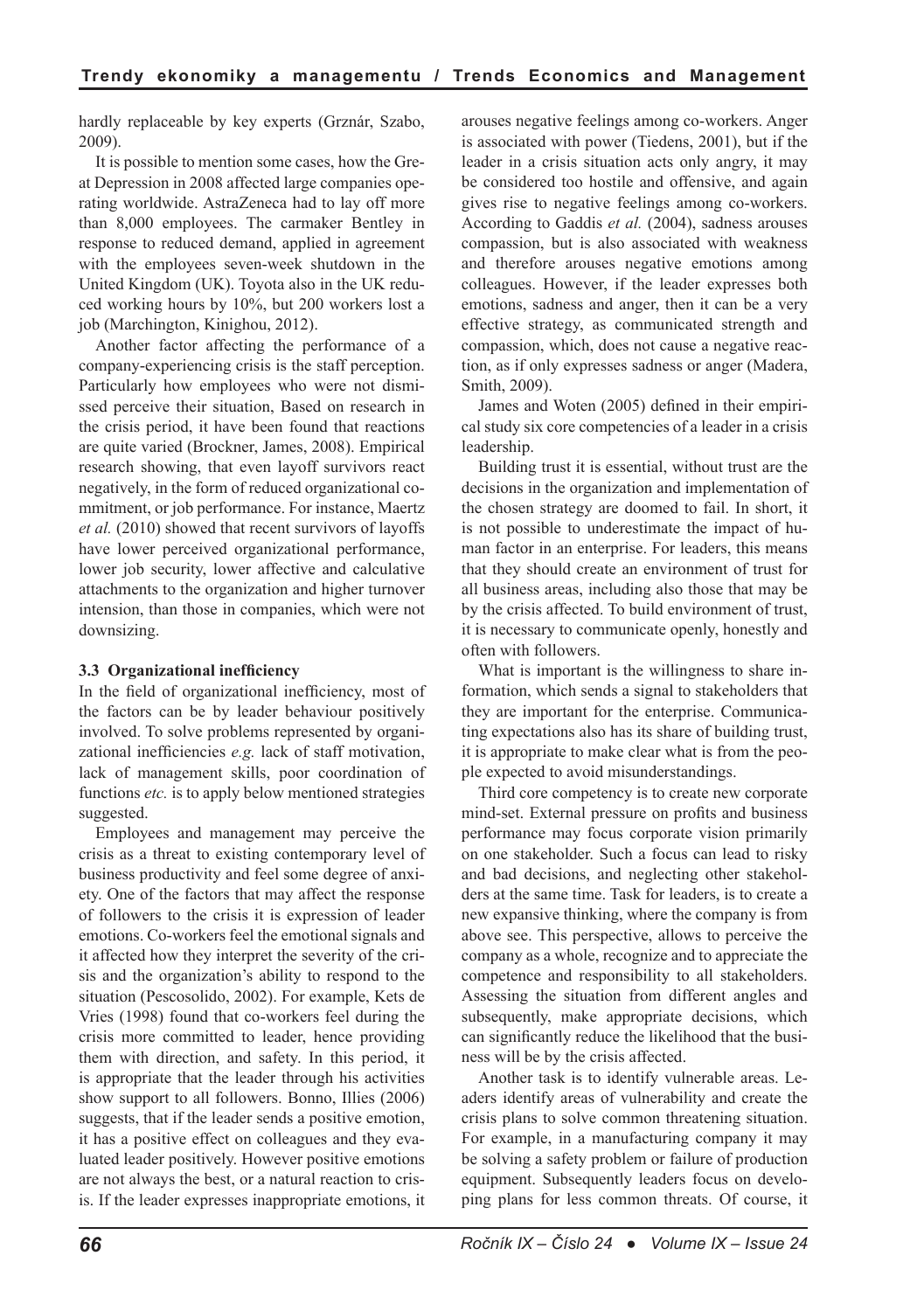cannot be an emergency plan for all threats drawn up, but the problems, which the company routinely faces, have to be well treated.

Then James and Woten (2005) discuss the implementation of smart and quick decisions, when problems occurs. The traditional approach to decision making involves information gathering, creating alternatives, evaluating alternatives and the subsequent decision. However, during the crisis, leader face a shortage of information and a lack of time for decision. Therefore, there is a tendency to leave the decision-making for selected group of experts, or employees with excellent knowledge of the problematic area. Hence, they reduce the risk of uncertainty, which is typically a significant in the course of crisis.

In turbulent times, it is necessary to take courageous action. Courage during the crisis is an important competence and desired property. In the time of crisis companies, tend to avoid risk taking. Given the considerable uncertainty that accompanies the crisis and its imminent outbreak again, they try to respond very conservatively. This phenomenon is "thread rigidity" called. It is something like stiffness due to the threat. By contrast, crisis leaders approaches the crisis as an opportunity for the company. They think about, how to achieve that post-crisis business will running better.

Moreover, a lastly, important is to get lesson from the crisis for effective change. This lesson involves a review of organizational culture, policies and processes up to the level where the crisis arose. The equally reward workers who actively communicate and administered truthful information about the problems of business (James, Woten, 2005).

Sailor (2013) extends these referred competences on another important area of leader influence, which he consider as a proper foundation to be able successfully lead during crisis. Firstly, the basic building block is again trust in leader. After this step is established, there is place for inspiration. It is the leader's responsibility to give followers hope and faith in the work place. Especially during crisis, it is important to set right level of motivation, because motivated personnel will perform beyond the leader's expectation. In summary, everything considering leadership competencies are a great instrument how to face the crisis. Respected leaders who can show genuine compassion represents credibility for those who lead, and to better face the crisis. This mentioned behavioural traits, can also prevent internally generate ones (Sailor, 2013). Here we see on the Figure 2, according to King (2002) the leadership ability as one of the main factors affecting the effectiveness of the crisis team mentioned.

Companies have found the many benefits of teamwork. Teams usually generate more ideas, stimulate creativity and promote consistency in important decisions (Beebe, Masterson, 2000). On the other hand, there are also some disadvantages. Teamwork takes time, energy and resources, also conflicts may occur (Mullen *et al.*, 1994) due to the dominance of some team members, or conversely lax attitude of some members due to reduced individual responsibility (Beebe, Masterson, 2000; Engleberg, Wynn, 2000).

When we discuss other represented factors, place has a prior interaction or group familiarity. Assuming there are good relationships among the team members, they are more open to learn from each other, communicating more open, enjoying together work and are more satisfied with their work outputs (Gruenfeld *et al.*, 1996). Next factor is a team



*Figure 2. Factors, which affect team effectiveness during crisis. Source: King, 2002.*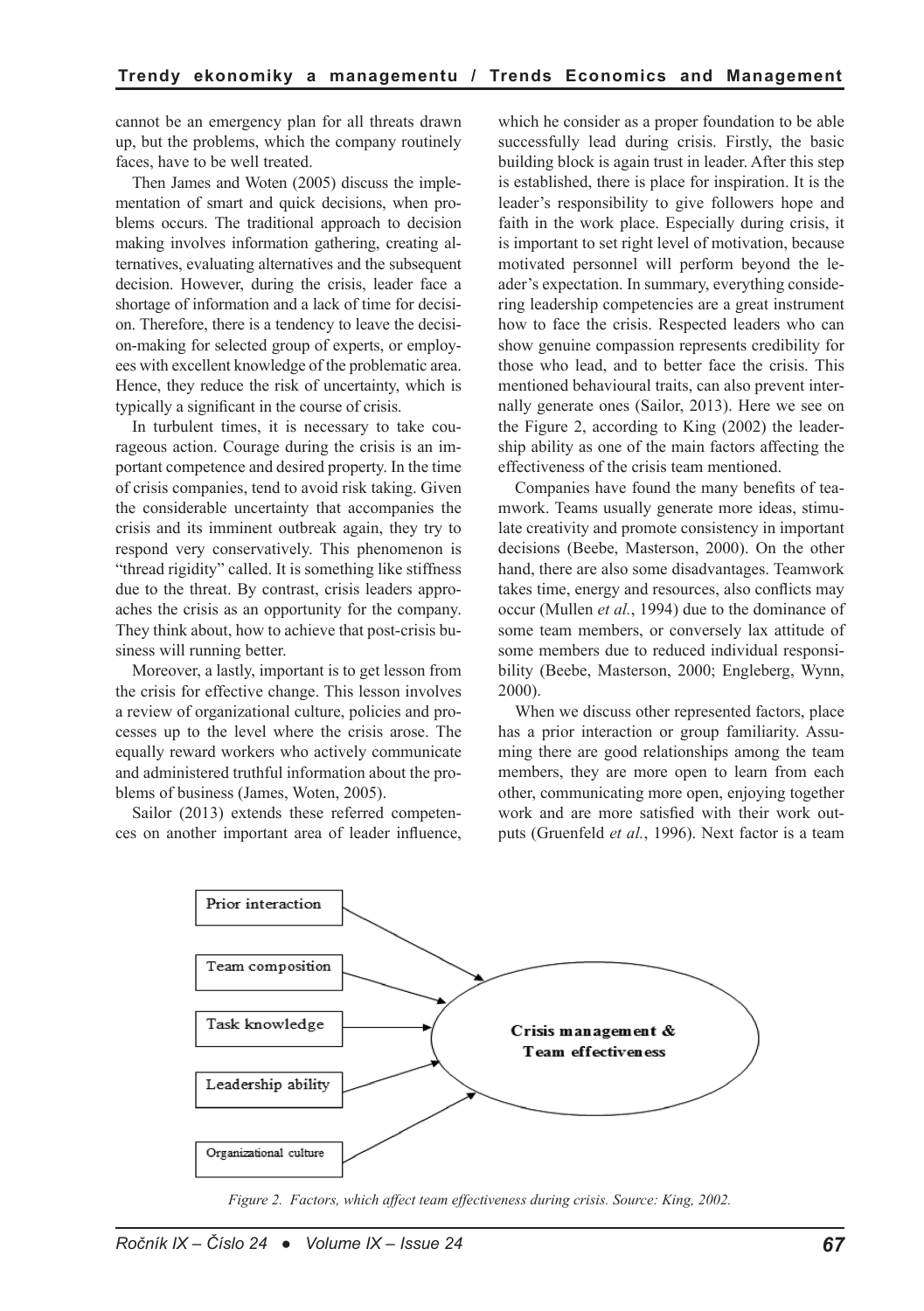composition. In addition, diversity of the crisis team members may affect their performance. According to King (2002), heterogeneous teams generate more ideas and have a better working output than homogenous teams. A very important basis for decision- -making, are the knowledge of the task. Especially if the task is more complex and has a high degree of impact, it is important that the team members have enough knowledge to make the right decisions (Devine *et al.*, 1999). Many authors agree that the application of the appropriate concept of leadership is the foundation for successful crisis management (James *et al.*, 2011; Haslam *et al.*, 2001; Hunt *et al.*, 1999; Meindl, 1993). Last point is by organizational culture represented, which constitutes a pivotal role in coping with the crisis. It is one of the major factors determines how strongly crisis hits a company and whether it survives (King, 2002). Researchers define organizational culture as what employees perceive and how this perception creates sum of the values, expectations and beliefs (Gibson *et al.*, 2000). Ray (1999) suggests that crisis leadership starts with setting the appropriate organizational culture. The presence of the arrogance with lack of common sense can result in a crisis. For example, managers and executives who are convinced that their corporate is almighty may find that they are not ready for a major crisis that could threaten the company.

## **4. Discussions/conclusion**

Based on the analysed studies, it is possible to express that businesses are by external as well as internal factors caused crisis threatened. It is important to determine which factors are involved in causing crisis, and assess possible consequences. In connection with the unfavourable situation in the company, managers with great leadership ability gain a significant role (Răducan, 2014). The results of several studies suggest that an authoritative leadership style is typically preferred in the presence of crises and threats (Gartzia *et al.*, 2011), so as to coordinate efforts in one direction, as identified by the leader (Mulder *et al.*, 1986). Research has suggested that as threats become overwhelming, individuals in a group expect leaders to centralize authority and take action (Gladstein, Reilly, 1985; Isenberg, 1981; Hannah *et al.*, 2009). Likewise, research by Mulder and colleagues (Mulder *et al.*, 1971, 1986) suggests that decision making during times of crisis should not be shared and that a powerful type of leadership is preferred by direct reports and is evaluated more favourably by leaders' superiors. By contrast are in this study evaluated the benefits of team effectiveness during the crisis according to King (2002).

Results also suggest that more power and less open consultation is in crisis vs non-crisis situations typically used (Mulder *et al.*, 1986). Although, the firm's ability to inform at the right time all stakeholders with substantial plays a crucial role. Appropriate communication with company management, its employees, and the surrounding environment gains in uncertain times in importance. Therefore, this study presents several basic steps, which could be take according to Bernstein (2004),

In addition, a study by Van Wart and Kapucu (2011) explored leadership competencies during times of catastrophic crises. In this context, strong decisive leadership, characterized by: self-confidence, decisiveness and analytic ability, willingness to assume responsibility and the ability to delegate were preferred over consultative and transformational competencies (*i.e.* the need for achievement, consultation and people development). It is obvious that leaders, who are experienced in a particular industry, profession or organization, can utilize accumulated knowledge to make better decisions in crises (Walumbwa *et al.*, 2014). Usually efforts of leaders to build a healthy corporate culture of trust or make rapid and appropriate decisions are in times of crisis essential to survive (James *et al.*, 2011). In the framework of HR, leaders can properly adjust use of the key personnel and optimize sales capacity of the company (Grznár, Szabo, 2009), for example, there are proposed useful solutions how to keep stable employment in a crisis period. Subsequently, they are key competences of leaders to build procedures and methods, thanks to which it is possible to learn from the crisis and prevent it in the future (James, Woten, 2005).

To conclude the study, it is suitable to mention that proposed solution within the leader competency, almost completely cover the threats identified in the Ishikawa diagram. The main contribution of the paper is unification of researcher's opinions, which factors may lead to business crisis through the Ishikawa diagram. This synoptic diagram allows seeing business threats from different perspectives. When designing countermeasures, it allows focusing on particular factors enables effective response. When discussing the right way to respond, leadership abilities to participate in the prevention and managing of corporate crises based on previous empirical studies. In other words, are to be consider experiences from leaders who survive crisis event. Thanks to the proposed solutions, leaders have the ability to be prepared for the crisis and have an idea which factors are crucial when crisis occurs to survive successfully.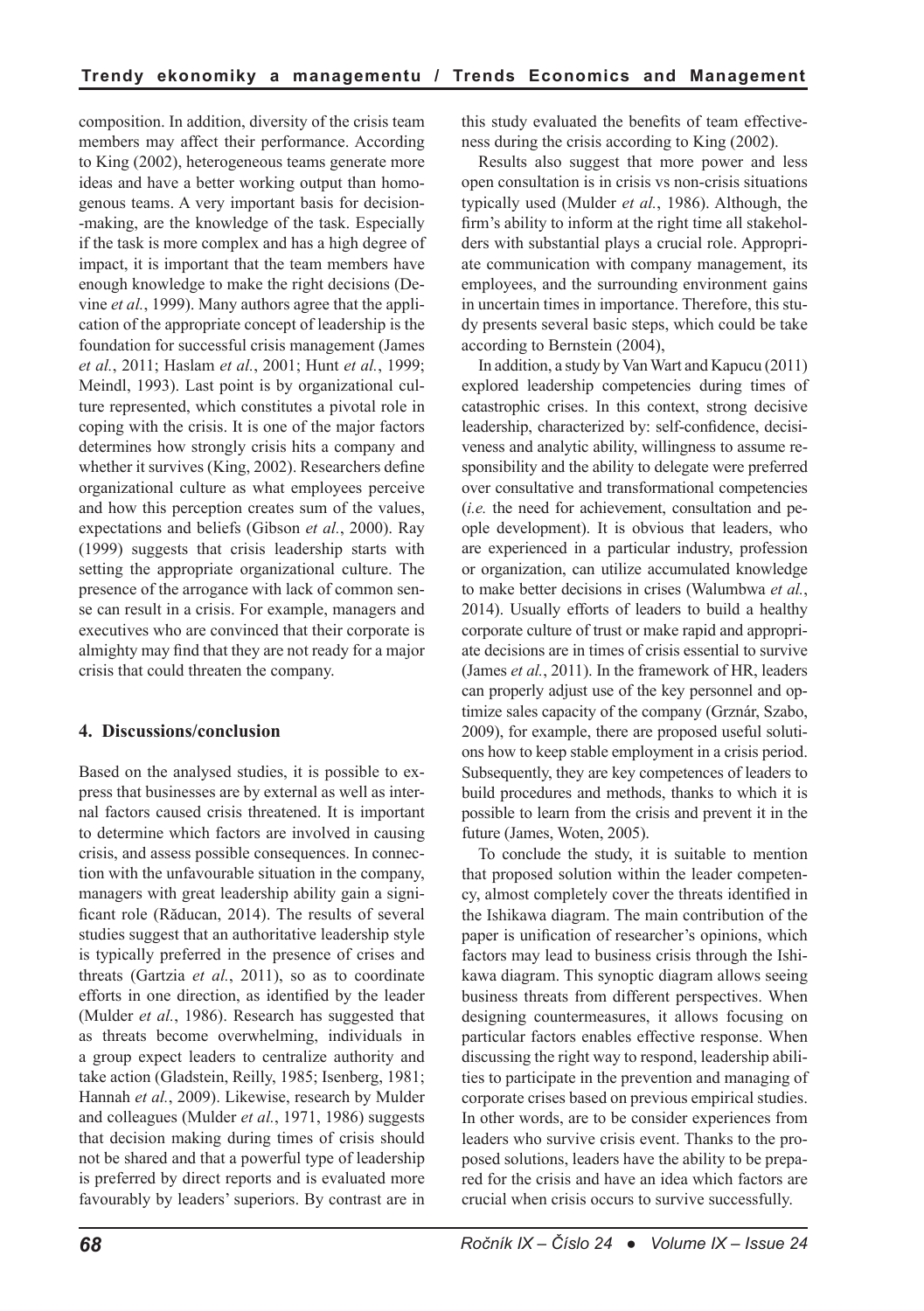This study will be the basis for elaborating a deeper analysis, identification of key relationships and factors related to crisis management and leadership. Assuming to overcome referred typical problems associated with the exploration of crises, in this direction is anticipated further research. However, attention will be also given to other aspects of personnel management, whether individuals or crisis teams. Also expected is developing the current state of knowledge in the field of internal sources of the crisis. Especially, the possible negative and nearly destructive leadership is very unfriendly to business success. Researchers have already defined many personality traits characteristic of executives for companies with an unhealthy corporate culture, but there still is place for further research and development of leadership during crisis. Therefore, the future research will be probably oriented from a psychological point of view, just to these personality traits, which can ultimately lead to the creation of internal corporate crisis.

#### **References**

Beebe, S. A., Masterson, J. T. (2000). *Communicating in small group.* New York: Addison Wesley Longman.

Bernstein, J. (2004). *The ten steps of crisis communication*. Crisis response, prevention, planning and training, pp. 106. Retrieved from: http://www.bernsteincrisismanagement. com/docs/the\_10\_steps\_of\_crisis\_communication].

Bono, J. E., Illies, R. (2006). Charisma, positive emotions and mood contagion. *The Leadership Quarterly*, 17, pp. 317−334.

Brockner, J. B., James, E. H. (2008). Toward an understanding of when executives see crisis as opportunity*. Journal of Applied Behavioral Science*, 44(1), pp. 94–115. Brockner, J., Spreitzer, G., Mishra, A., Hochwarter, W., Pepper, L., Weinberg, J. (2004). Perceived Control as an Antidote to the Negative Effects of Layoffs on Survivors. Organizational Commitment and Job Performance. *Administrative Science Quarterly*, 49, pp. 76–100.

Brown, M. E., Trewino, L. K. (2006). Ethical leadership: A review of future directions. *The leadership quarterly*, 17, pp. 595–616.

Cameron, K. (2008). *Positive leadership: Strategies for extraordinary performance*. San Francisco, CA: Berrett– Koehler.

Cozmei, C., Serban, E. C. (2014). Risk Management Triggers: From the Tax Risk Pitfalls to Organizational Risk. *Procedia Economics and Finance*, 15, pp. 1594–1602.

Dayton, B. W. (2004). Managing crises in the twenty-first century. *International Studies Review*, 6(1), pp. 165–194.

Devine, D. J., Clayton, L. D., Philips, J. L. (1999). Effect of high and low prior knowledge on construction of a joint problem space. *Journal of experimental education,* 69, pp. 36–56.

Dolphin, P., Ying, F. (2000). Is communicate corporations are strategic function*? Management decision*, 38(1/2), pp. 99–109.

Engelberg, I. N., Wynn, D. R. (2000). *Working in groups: Communications principles and strategies.* Boston: Houghton Mifflin Company, MA.

Fry, L. W. (2003). Toward a theory of spiritual leadership. *The Leadership Quarterly*, 14, pp. 693–727.

Gaddis, B., Connelly, S., Mumford, M. D. (2004). Failure feedback as an affective event: Influence of leader affect on subordinate attitude and performance. *The Leadership Quarterly*, 15, pp. 663−686.

Gardner, W. L., Avolio, B. J., Luthans, F., May, D. R., Walumbwa, F. (2005). Can you see the real me? A selfbased model of authentic leader and follower development. *The Leadership Quarterly*, 16, pp. 243–27.

Gartzia, L., Ryan, M. K., Balluerka, N., Aritzeta, A. (2011). Think crisis-think female: further evidence. *European Journal of Work and Organizational Psychology*, 21(4), pp. 603–628. Gibson, J. L., Ivancevich, J. M., Donnely, J. H. (2000). *Organizations: Behavior, Structure. Processes*. Boston: Irwin McGraw-Hill, MA.

Gladstein, D. L., Reilly, N. P. (1985). Group decision making under threat: the tycoon game. *The Academy of Management Journal*, 28(3), pp. 613–627.

Goodman, M. (2006). Corporate communication Practice and Pedagogy at the dawn of the new millennium. *Corporate communications*, 11(3), pp. 169–213.

Grznár, M., Szabo, Ĺ. (2009). Krizový manažment a krizové plánovanie. *Trendy ekonomiky a managementu*, 3(4), pp. 53–62.

Gruenfeld, D. H., Mannix, E. A., Williams K. Y., Neale, M. A. (1996). Group composition and decision-making: How member familiarity and information distribution affect process and performance. *Organizational behavior and human decision process*, 67, pp. 1–15.

Hannah, S. T., Uhl-Bien, M., Avolio, B. J., Cavarretta, F. L. (2009). A framework for examining leadership in extreme contexts. *The Leadership Quarterly*, 20(6), pp. 897–919.

Haslam, S. A., Platow, M. J., Turner, J. C., Reynolds, K. J., McGarty, C., Oakes, P. J. (2001).Social identity and the romance of leadership: the importance of being seen to be 'doing it for us. *Group processes and Intergroup Relations*, 4(3), pp. 191–205.

Hunt, J., Boal, K., Dodge, G. (1999). The effects of visionary and crisis-responsive leadership. *Leadership Quarterly*, 10(3), pp. 423–448.